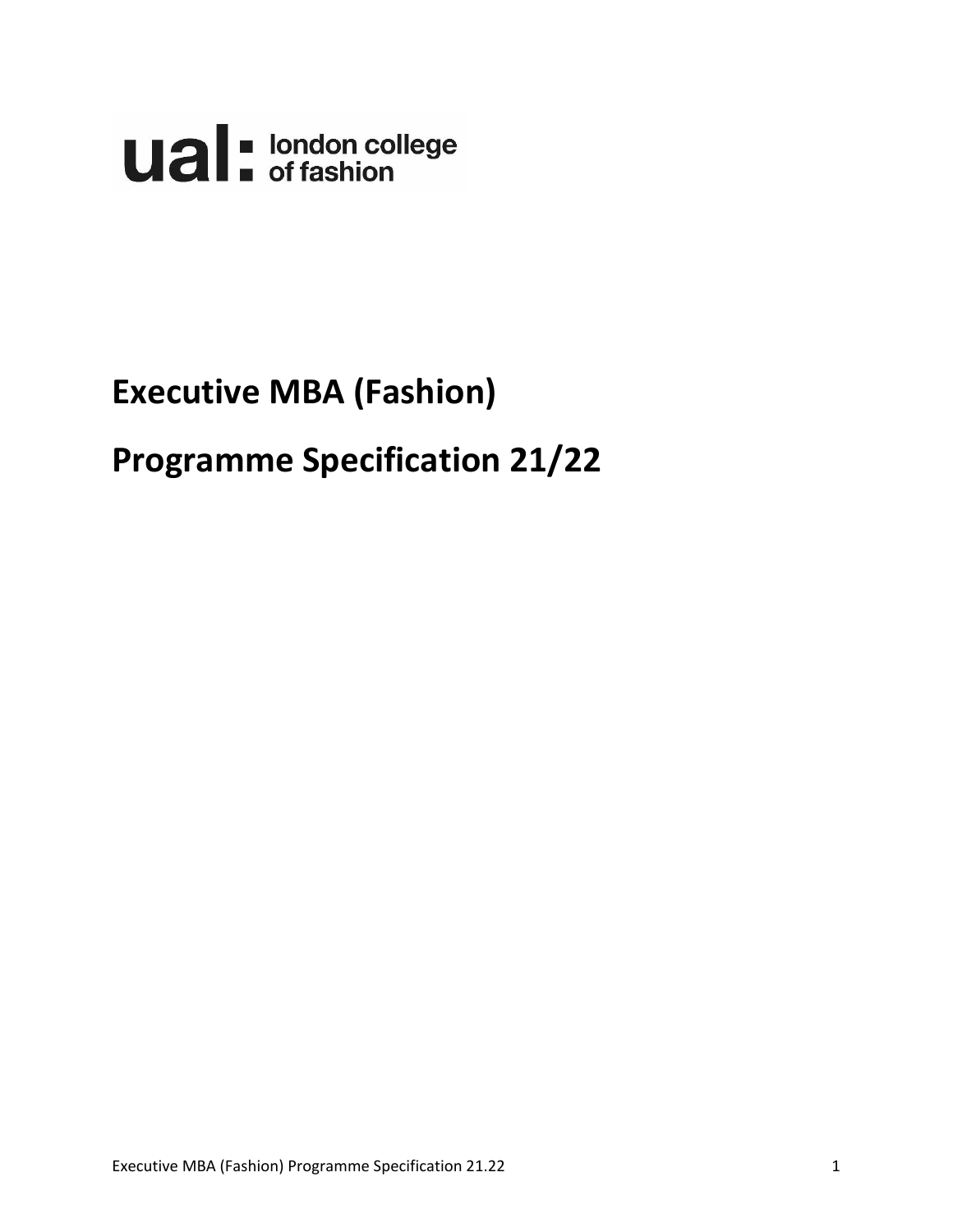| <b>Awarding Body</b>                        | University of the Arts London                                                                                                                                      |  |  |  |  |
|---------------------------------------------|--------------------------------------------------------------------------------------------------------------------------------------------------------------------|--|--|--|--|
| <b>College</b>                              | London College of Fashion                                                                                                                                          |  |  |  |  |
| <b>School</b>                               | <b>Fashion Business School</b>                                                                                                                                     |  |  |  |  |
| Programme                                   | LCF Leadership and Management Programme (L070)                                                                                                                     |  |  |  |  |
| <b>Course AOS Code</b>                      | LCFMBEMBT01                                                                                                                                                        |  |  |  |  |
| <b>FHEQ Level</b>                           | Level 7 Masters                                                                                                                                                    |  |  |  |  |
| <b>Course Credits</b>                       | 180                                                                                                                                                                |  |  |  |  |
| <b>Mode</b>                                 | Fast Track, Flexible Learning                                                                                                                                      |  |  |  |  |
| <b>Duration of Course</b>                   | 2 years                                                                                                                                                            |  |  |  |  |
| <b>Valid From</b>                           | September 1st 2021                                                                                                                                                 |  |  |  |  |
| <b>QAA Subject Benchmark</b>                | None                                                                                                                                                               |  |  |  |  |
| <b>Collaboration</b>                        | N/A                                                                                                                                                                |  |  |  |  |
| <b>UAL Subject</b><br><b>Classification</b> | N/A                                                                                                                                                                |  |  |  |  |
| <b>JACS Code</b>                            | N200 - Management studies                                                                                                                                          |  |  |  |  |
| <b>UCAS Code</b>                            | N/A                                                                                                                                                                |  |  |  |  |
| <b>PSRB</b>                                 | <b>Chartered Management Institute</b>                                                                                                                              |  |  |  |  |
| Work placement offered N/A                  |                                                                                                                                                                    |  |  |  |  |
| <b>Course Entry</b><br><b>Requirements</b>  | The standard entry requirements for this course are as<br>follows:                                                                                                 |  |  |  |  |
|                                             | • An honours degree in a related discipline (2:1 or<br>above) or equivalent qualifications.<br>• AND a minimum of 3 years relevant industrial<br>experience.       |  |  |  |  |
|                                             | <b>APEL (Accreditation of Prior (Experiential) Learning)</b>                                                                                                       |  |  |  |  |
|                                             | Applicants who do not meet these course entry<br>requirements may still be considered in exceptional cases.<br>The course team will consider each application that |  |  |  |  |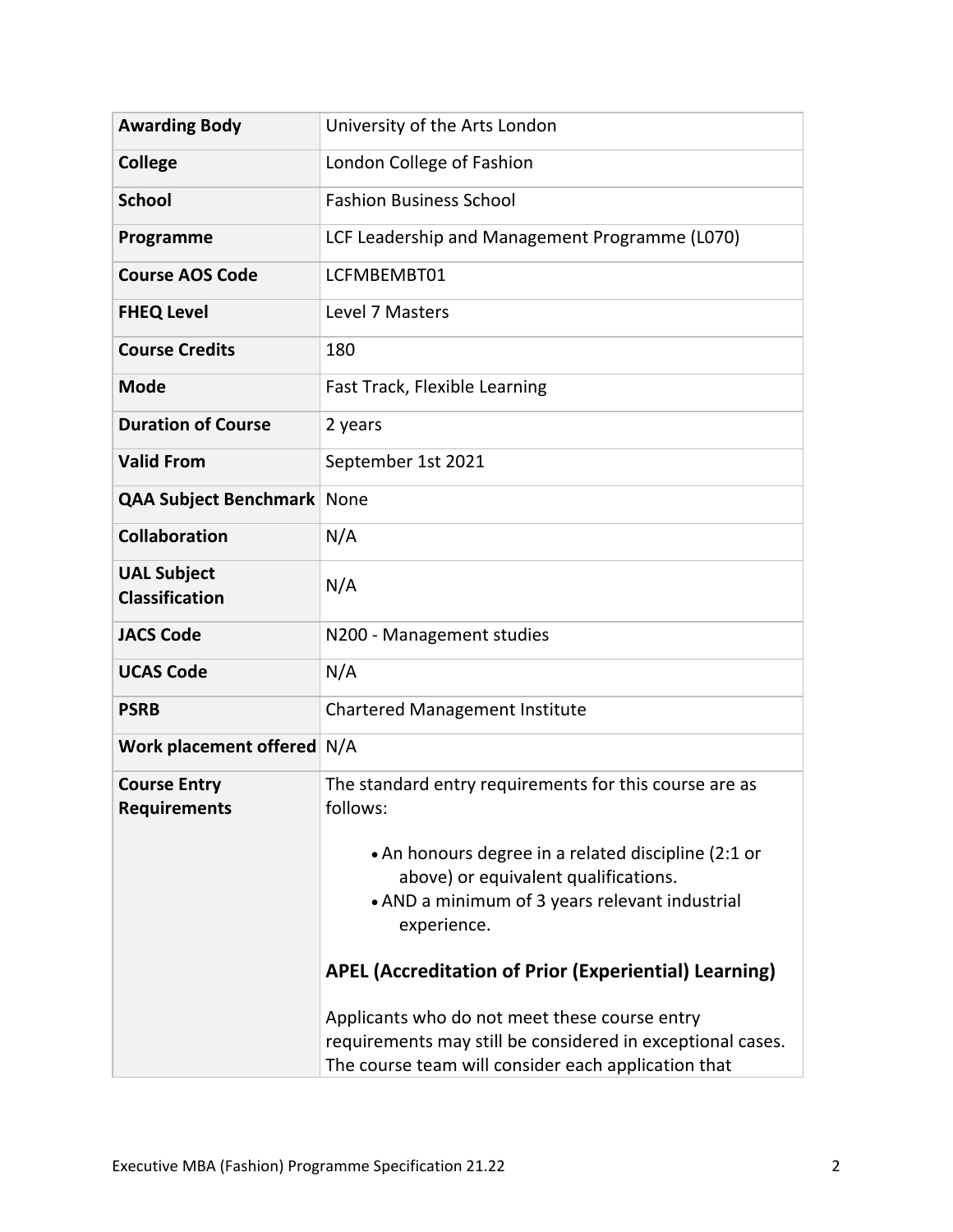| <b>Selection Criteria</b>                        | demonstrates additional strengths and alternative evidence.<br>This might, for example, be demonstrated by:<br>• Related academic or work experience<br>• The quality of the personal statement<br>• A strong academic or other professional reference<br>• OR a combination of these factors<br>Each application will be considered on its own merit, but we<br>cannot guarantee an offer in each case.<br><b>English Language Requirements</b><br>IELTS level 7.0 with a minimum of 6.0 in reading, writing,<br>listening and speaking. Please check our main English<br>Language Requirements.<br>The course seeks to recruit students from diverse socio-<br>economic and cultural backgrounds and welcomes<br>applications from mature students. |  |  |  |
|--------------------------------------------------|-------------------------------------------------------------------------------------------------------------------------------------------------------------------------------------------------------------------------------------------------------------------------------------------------------------------------------------------------------------------------------------------------------------------------------------------------------------------------------------------------------------------------------------------------------------------------------------------------------------------------------------------------------------------------------------------------------------------------------------------------------|--|--|--|
|                                                  | The course seeks to recruit candidates who can<br>demonstrate:<br>• a strong commitment and motivation towards a<br>career in an aspect of the fashion media or fashion<br>industry;<br>• an awareness and relevant experience of fashion;<br>• appropriate knowledge and skills commensurate<br>with planned entry into the course.                                                                                                                                                                                                                                                                                                                                                                                                                  |  |  |  |
| <b>Scheduled Learning and</b><br><b>Teaching</b> | During your course you will engage with learning and<br>teaching that includes both online and face-to-face modes.<br>The advertised scheduled activity for the course will be<br>delivered through a combination of live, synchronous and<br>asynchronous on-line learning. Scheduled learning and<br>teaching activity may include lectures, seminars, studio and<br>workshop briefings, tutorials, external visits and project<br>briefings.                                                                                                                                                                                                                                                                                                       |  |  |  |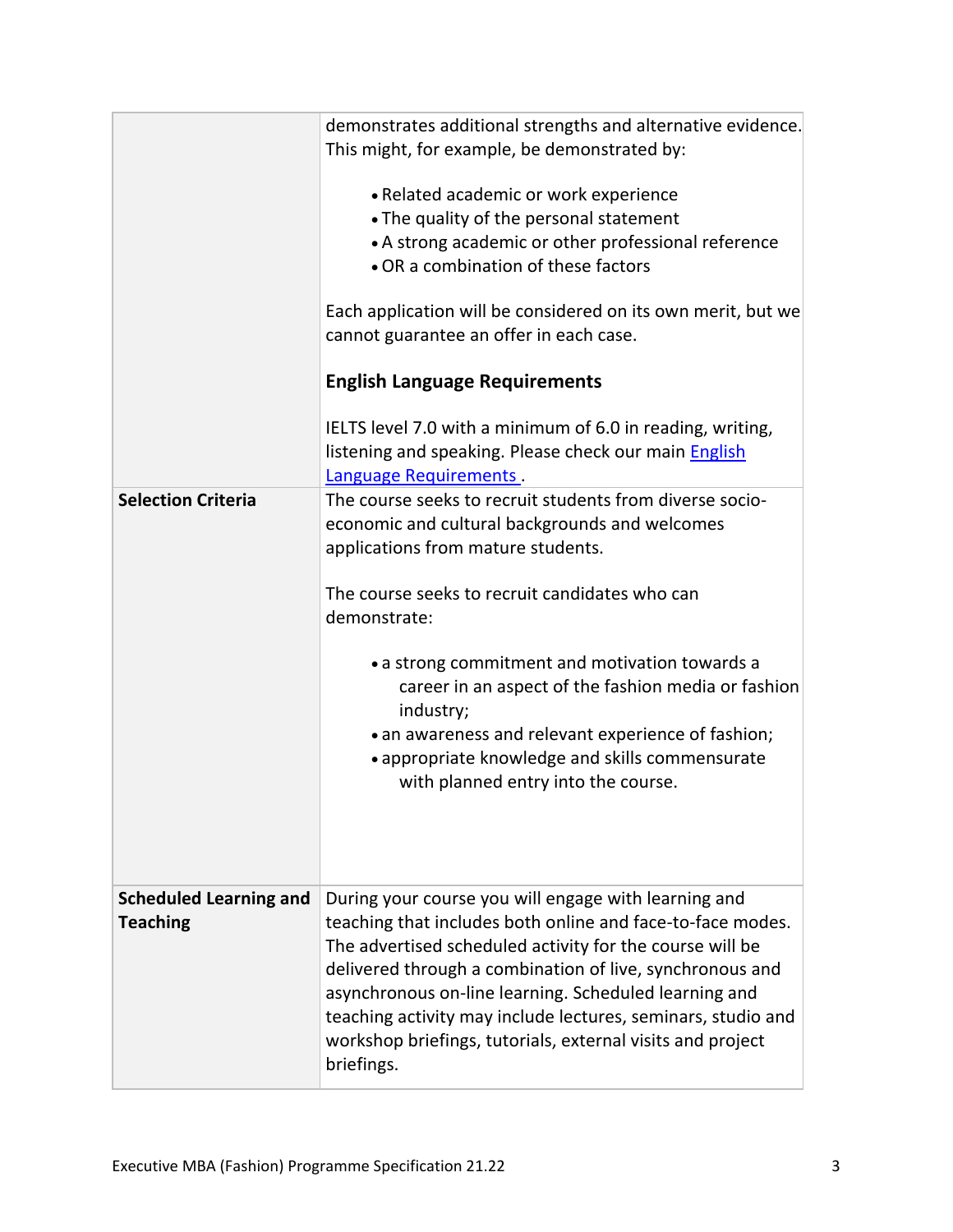### **Awards and Percentage of Scheduled Learning**

#### **Year 1**

| <b>Percentage of Scheduled Learning</b> | 12             |
|-----------------------------------------|----------------|
| <b>Awards</b>                           | <b>Credits</b> |
| Postgraduate Certificate (Exit Only)    | 60             |
| Postgraduate Diploma (Exit Only)        | 120            |
| Year 2                                  |                |
| <b>Percentage of Scheduled Learning</b> | 12             |
| <b>Awards</b>                           | <b>Credits</b> |
| Master of Business Administration       | 180            |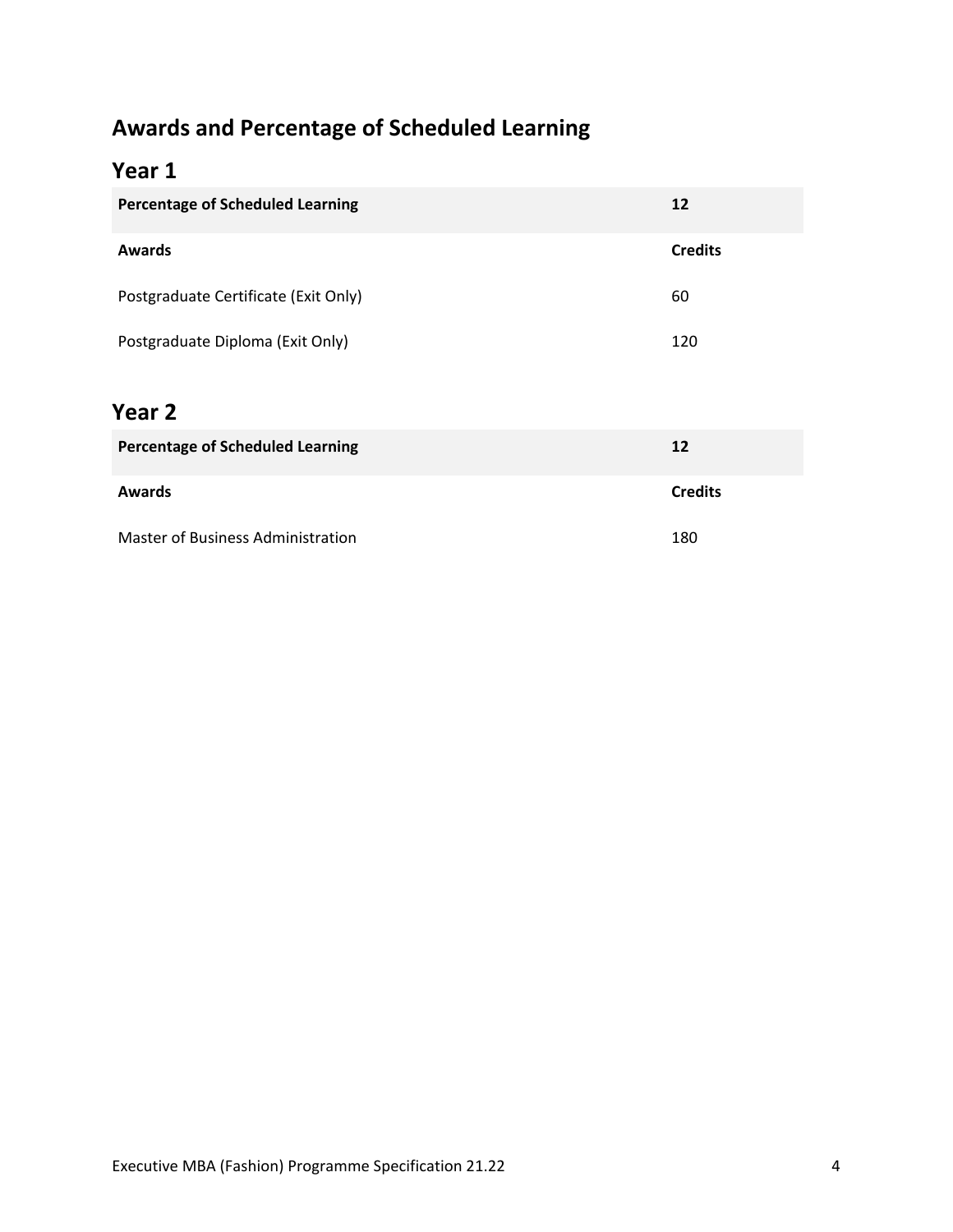### **Course Aims and Outcomes**

The Aims and Outcomes of this Course are as follows:

| Aim/Outcome   Description |                                                                                                                                                                                                     |
|---------------------------|-----------------------------------------------------------------------------------------------------------------------------------------------------------------------------------------------------|
| Aim                       | To provide a theoretical context for you to strategically reflect on and<br>apply leading-edge management knowledge and practice to your<br>current fashion industry role.                          |
| Aim                       | To support creativity and entrepreneurial activity within fashion<br>businesses.                                                                                                                    |
| Aim                       | To facilitate advanced study of fashion organisations, their<br>management and the changing external environment in which they<br>operate.                                                          |
| Aim                       | To enable you to gain a deeper knowledge and strategic<br>understanding of the functions of fashion businesses and their inter-<br>relationships.                                                   |
| Aim                       | To enhance your ability to analyse and resolve complex fashion<br>business problems using advanced management tools, models and<br>creative thinking techniques in a variety of contexts.           |
| Aim                       | To enable you to grow, nurture and develop your existing business<br>activities.                                                                                                                    |
| Aim                       | To enhance your independence of judgement and foster an inquiring<br>and analytical approach to the study of fashion in the wider global<br>context of business, technological and economic change. |
| Outcome                   | A systematic and strategic understanding of contemporary<br>management practice within the fashion and related industries.                                                                          |
| Outcome                   | Utilisation of research, knowledge and insights gathered from a range<br>of fashion business functions and sectors to enhance your strategic<br>management capability.                              |
| Outcome                   | Application of leading-edge management research, knowledge and<br>theory from across different business functions to your current<br>fashion industry role.                                         |
| Outcome                   | Evaluation of fashion market opportunities and create a vision for<br>their strategic development.                                                                                                  |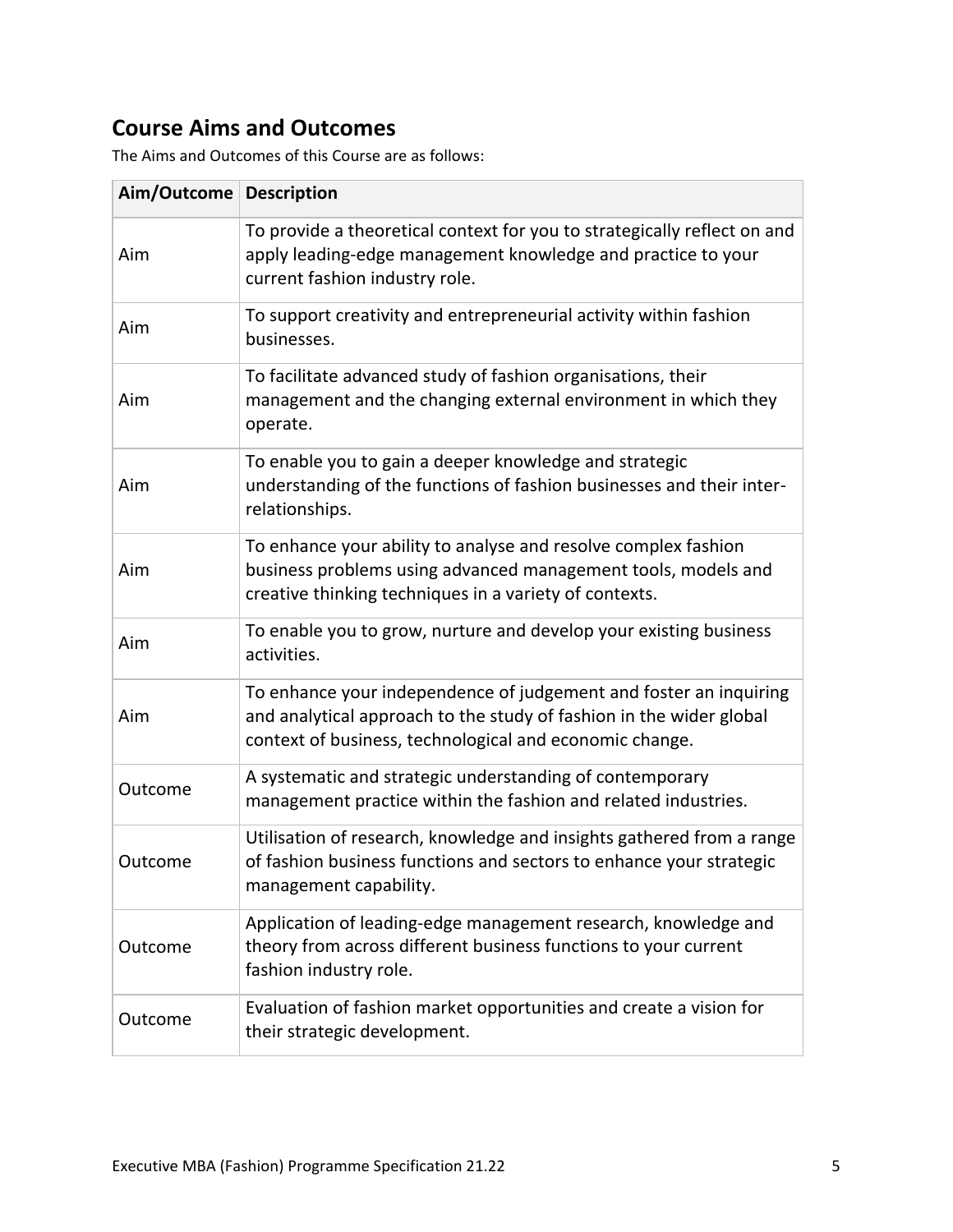| Outcome | Leadership within your organisation using innovative and creative<br>management approaches to solve complex fashion business<br>problems in both small start-ups and other sized corporations. |
|---------|------------------------------------------------------------------------------------------------------------------------------------------------------------------------------------------------|
| Outcome | An understanding of the relationship between strategy, resources<br>and capability in achieving fashion business and management goals.                                                         |
| Outcome | Application of a range of financial and quantitative techniques to<br>manage and control resources and assess risk to effectively achieve<br>management and business objectives.               |
| Outcome | A recognition of the importance of integrity and ethics in the<br>leadership and management of fashion businesses.                                                                             |
| Outcome | The capability to work collaboratively and lead multidisciplinary<br>teams.                                                                                                                    |
| Outcome | The ability to work with creative teams in order to enable them to<br>fulfil their potential.                                                                                                  |
| Outcome | To identify global opportunities for distribution, sourcing and<br>marketing.                                                                                                                  |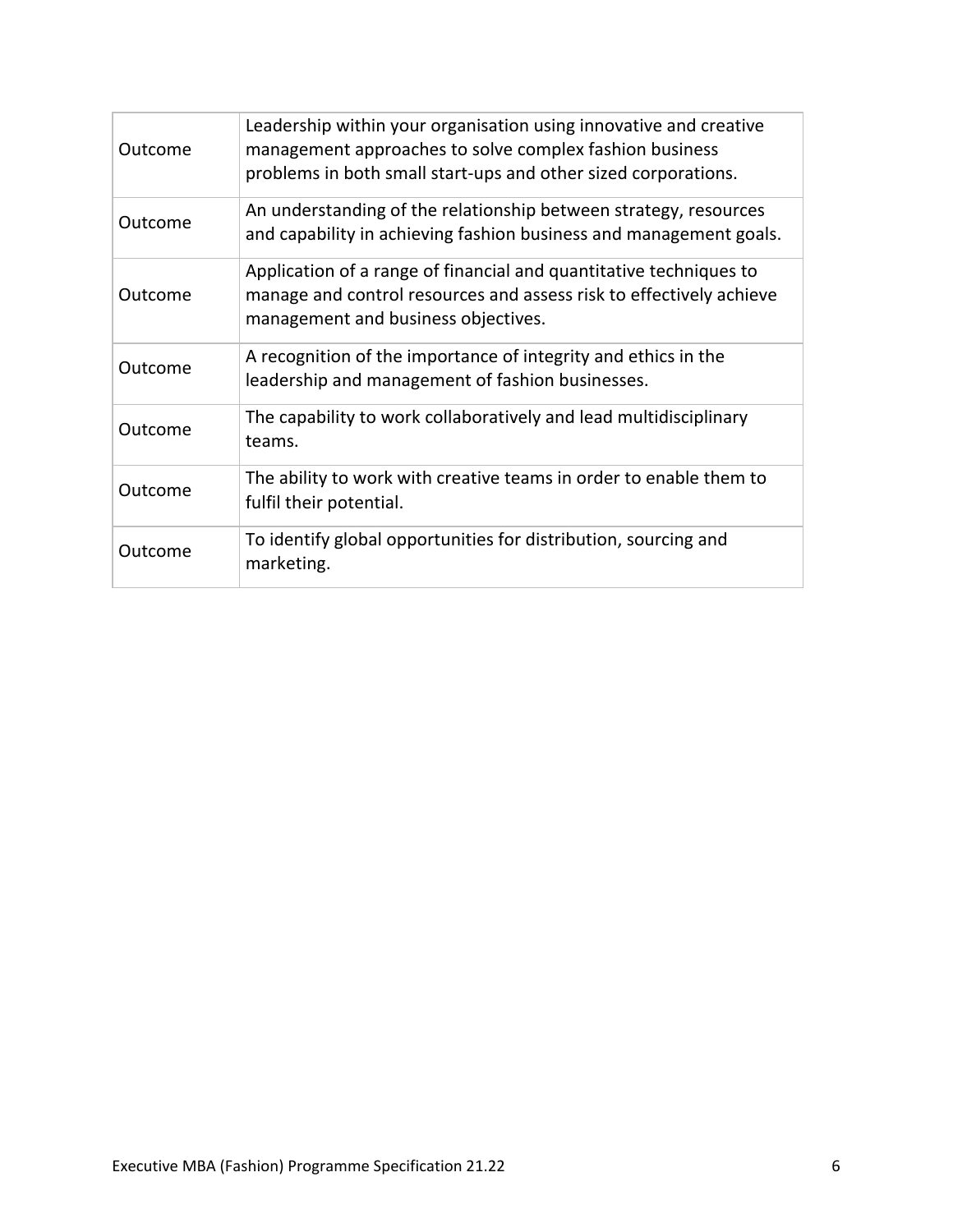|                | <b>Distinctive Features</b>                                                                                                                                                                                                  |
|----------------|------------------------------------------------------------------------------------------------------------------------------------------------------------------------------------------------------------------------------|
| $\mathbf{1}$   | The opportunity of negotiating a research-led Consultancy Project individually<br>developed through supervised self-directed study.                                                                                          |
| $\overline{2}$ | The opportunity to build a qualification through attainment of units of study over<br>period up to 5 years.                                                                                                                  |
| 3              | The opportunity to undertake individual units as professional development.                                                                                                                                                   |
| $\overline{4}$ | The strong participation of industry partners in the delivery of the curriculum (by<br>means of a strong 'industry leaders' speaker programme) and the exposure to<br>contemporary problems by using real-life case studies. |
| 5              | A unique Leadership coaching provision that is tailored to enhance individual<br>students' managerial skills.                                                                                                                |
| 6              | The inclusion of industry led activities in the curriculum that enhance teaching and<br>learning as well as provide networking opportunities                                                                                 |
| $\overline{7}$ | A substantial portion of learning resources and support will be available online to<br>students making remote studying a realistic and desirable option.                                                                     |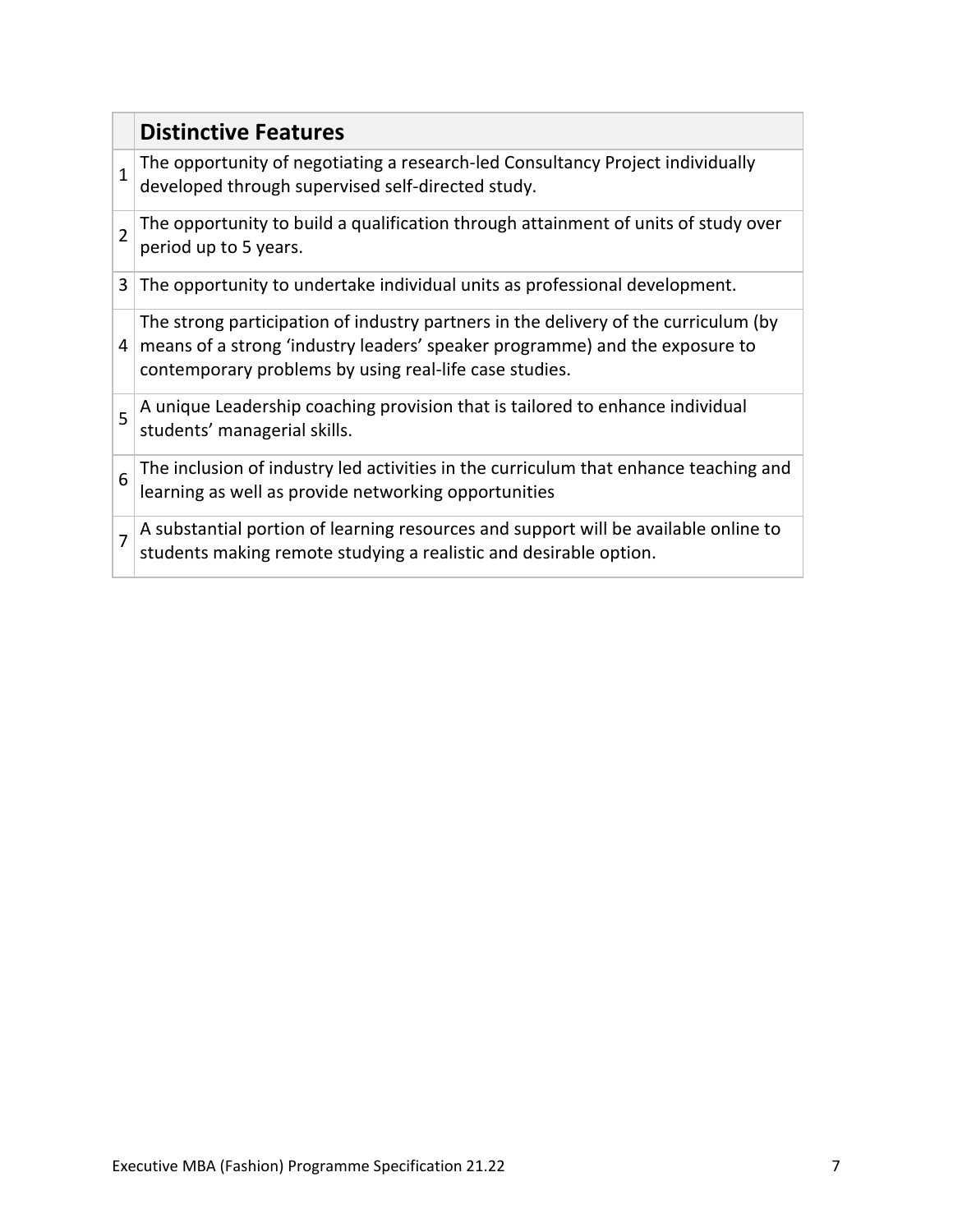#### **Course Detail**

You will be taught by staff with significant business experience and access to the fashion industry through consultancies and research. LCF maintains close relationships with industry leaders, which underpins the EMBA's focused content, enabling participants to learn from real-life case studies, projects and from industry specialists.

This unique learning experience will provide you with the opportunity to acquire new knowledge and skills to succeed in the widest variety of fashion enterprises. During the course you will be able to enhance your leadership, evaluative, analytical and problemsolving skills, by combining your growing theoretical knowledge with the decision-making challenges faced during your work roles.

To complement your postgraduate studies at LCF, the course also provides continuous professional development (CPD) opportunities through its "Leadership Portfolio" of career coaching resources. Six online coaching activities, delivered in tandem with the six specialism units, have been designed to support your progress toward senior leadership positions. At the end of the course these CPD activities will be further supported by a two-day career coaching workshop, to complete your learning journey with us here at LCF.

#### **Course Units**

The **Global Strategy** unit provides the opportunity to understand the principles of strategic management and apply these principles within the twin contexts of a global competitive environment and the innovative forces that are re-defining the fashion organisation. In considering these the unit will provide tools and perspectives available to organise analysis, identify strategic challenges, and design an organisational response. These issues will be explored through a global lens, where diversities within cultural, legal and operational still exist, and where technology could disrupt existing organisational convention. The unit will engage with these issues using case studies, input from key speakers, and from your own business perspectives.

The **Strategic Financial Management** unit introduces candidates to the financial aspects of running a business and how the management of various forms of capital is critical in the formulation of successful strategies. It is important to trace different kinds of decisions from the strategic to the operational by reviewing and being able to interpret financial statements, budgets and the impact that these different decisions may have on the financial bottom line. You will examine how finance and accounting interact and learn how to tackle the main financial problems you may encounter. You will also be able to understand and analyse the accounts of different fashion companies.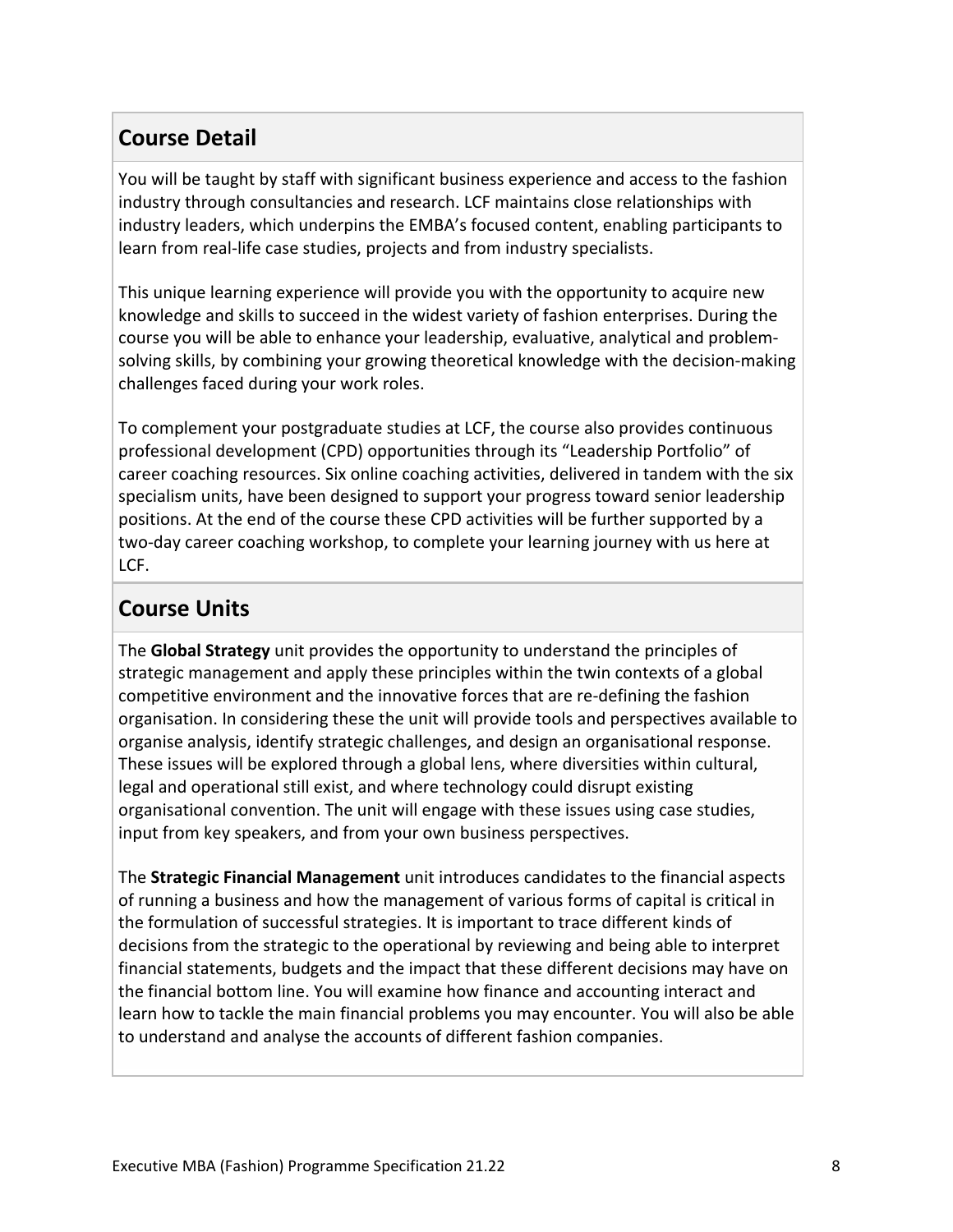The **Product Portfolio Management** unit reflects that fashion products are by nature cyclical, subject to trends and wider socio-economical influences. Yet a fashion company needs to manage the creation of a product line in a strategic way that transcends shortterm fluctuations and reflects a conscious longer-term direction. In parallel to this, the complex nature of the fashion industry is explored to re-define ways in which we create and develop fashion using flexible collaborative networks for global markets. The unit explores how 'Product' (be it an entirely new design concept, the development of a whole range or even a service), needs to be created in a manner that is congruent with corporate objectives and values, whilst fashion ranges can be viewed as a portfolio of investments yielding varying returns according to desirability and demand.

The **Strategic Branding & Marketing Management** unit critically examines the main principles of brand management within a global fashion context. In conjunction with an understanding of the fundaments of consumer behaviour, you will have the opportunity to view the fields of branding and marketing in a holistic manner, examining them both from a strategic and operational perspective. Broader corporate objectives need to be aligned with market positioning and branding strategies, so that they maximise performance by using resources effectively. You will have the opportunity to explore the interdependence and impact of these factors on business performance via the use of case studies, analysis of theoretical frameworks and discussions with industry practitioners.

The **Innovative Business Management** unit reviews how businesses innovate in the management of the paradoxical relationship between wealth creation and the wider societal context. Within a complex global economy, issues of ownership, control and accountability provide the context for corporate governance. This vital element of business organisation aligns interests of various stakeholders, such as shareholders, management, employees and external partners, to ensure that interests are expressed, aligned and reconciled. These stakeholder relationships are more than an economic exchange. They must also consider social and political interests in people management, legal frameworks and environmental sustainability.

The **Global Supply Chain & Distribution** unit explores vertical integration, alternative supply chain strategies, their impact on critical paths and delivery to market. You will consider alternative distribution routes, their costs and benefits, and the emergence of eretailing, ethical issues and sustainability. The development of multiple new routes to market, such as the emergence of e-retailing, has created new levels of complexity in supply chain management that require the simultaneous application of analytical thinking and the delivery of creative solutions. The unit is concerned with flow of product covering both sourcing and delivery of product to customers, enabling you to evaluate business problems and opportunities arising from buying and merchandising activity across the fashion retailing sector.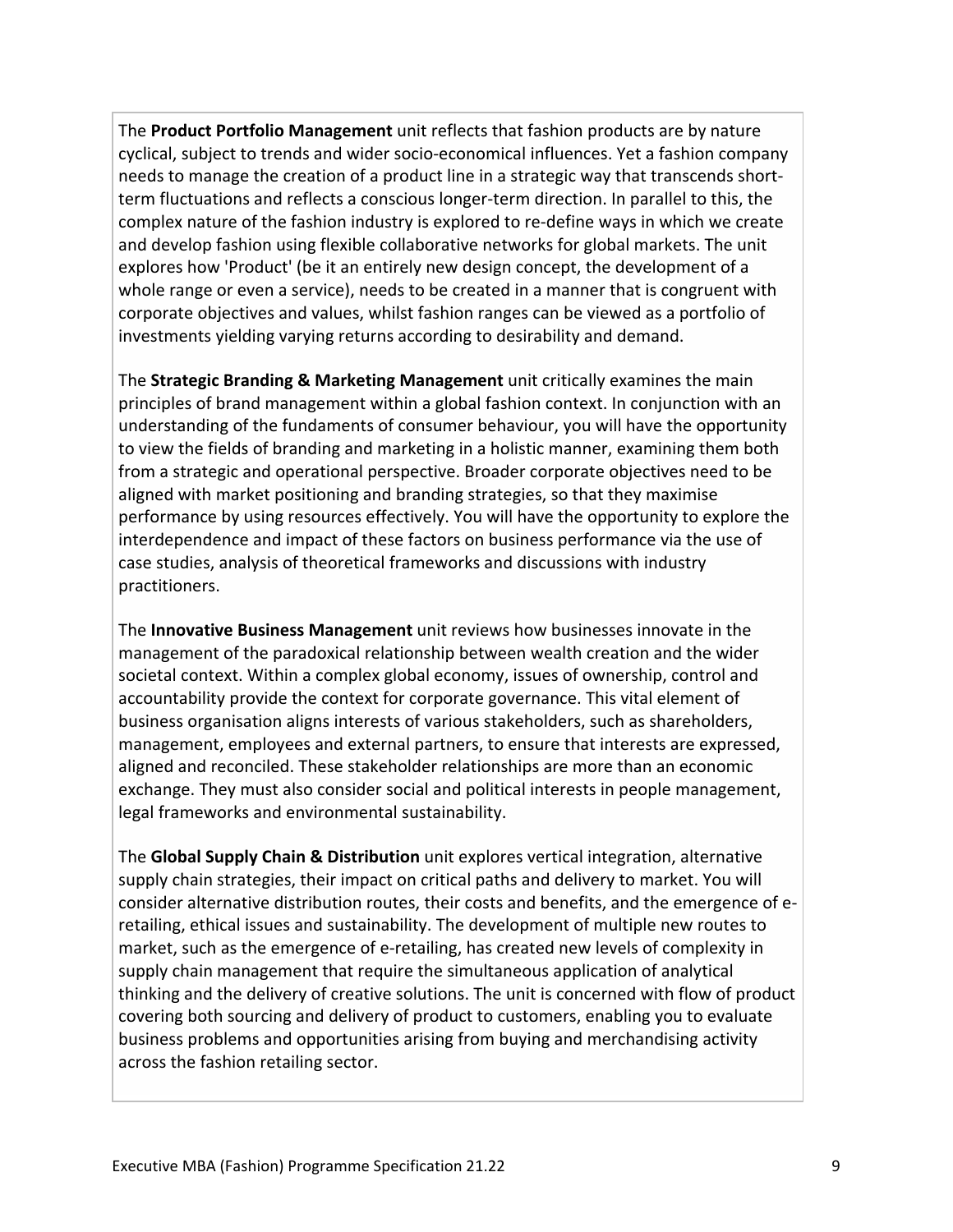The **Consultancy Project** is a significant piece of work that allows you the opportunity to apply the knowledge and skills you have acquired over the course. The project will require you to undertake a rigorous synthesising of practical research activity supported by an academic context. The project focus will reflect a strategic management intervention to current business opportunity and provide realistic implementation recommendations. You may reflect any of the subject areas covered over the course and choose to apply the project to a specific organisation, including your own company or a start-up business. The final submission will need to demonstrate a systematic understanding of contemporary academic thinking and professional problem-solving in the management spectrum, with an advanced level of application of both practical skills and theory.

#### **Learning and Teaching Methods**

*The following teaching and learning methods are employed to support the integrated achievement of the course outcomes:*

The Executive MBA (Fashion) course combines intensive face-to-face blocks in London with online learning, which gives you the flexibility to schedule your study time around work and other commitments and join in from wherever you happen to be. You will engage in individual and collaborative projects, supported by your tutor and fellow students around the world. The face-to-face sessions will take place online. The networking events take place online. Online learning will include tutorials, simulations and discussions around case studies and selected readings. These can be accessed from the Executive MBA (Fashion) Virtual Learning Environment (or VLE), accessible from your computer browser.

Methods include:

- Briefings, tutorials, and feedback
- Face to Face teaching
- Online learning
- Two day Leadership skills course
- Presentations
- Presentation skills workshop
- Industry panel discussion
- Networking events
- Industry engagement activities

#### **Assessment Methods**

*The following assessment methods are employed to support the integrated aims of the course outcomes:*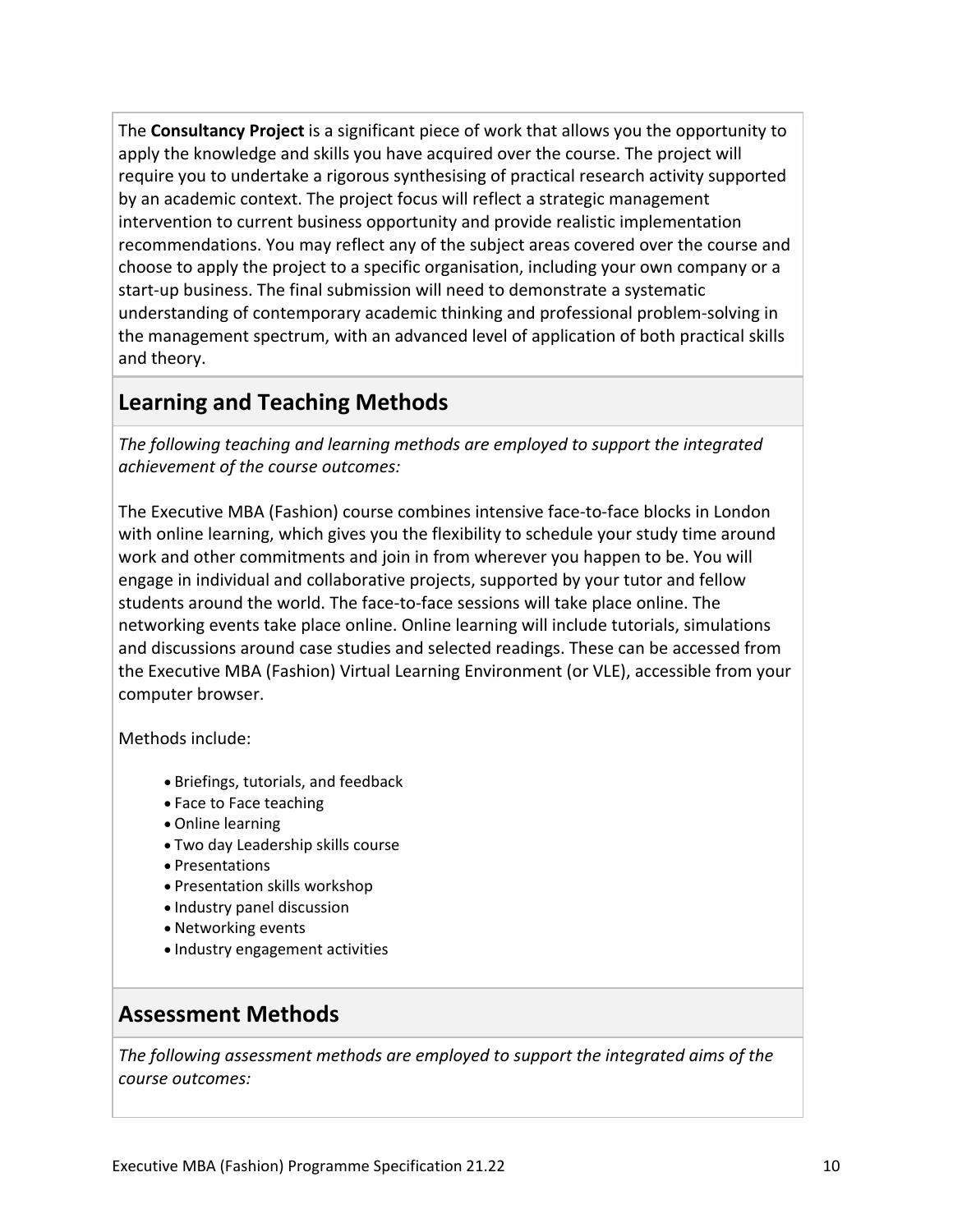This course uses a range of formative and summative assessment methods to enable you to reflect upon your progress and improve your work.

Formative assessments are designed to give you feedback and offer opportunities for reflection within a unit. These may be tutor or peer-led or require you to engage in critical self-reflection. Formative assessments do not count towards your unit grade.

Summative assessments come at the end of a unit or period of study. Summative assessments can be holistic or use elements of assessment. Holistic assessment produces one grade for all the assessment requirements based upon the assessment criteria. Element assessment assigns percentage weightings to individual parts of the assessment requirements and these grades are then calculated to attain the overall grade for the unit.

The types of output that are assessed will also vary and may include practical and written work, case studies, reports, presentations and role-plays.

You will be encouraged to be actively engaged in the assessment process through tutorials and learning journals where you record and reflect upon your own progress.

The award of Executive MBA (Fashion) is based on the successful completion of all units. Credit is awarded when a student passes each unit and the final awarded grade will be determined by the grade awarded for the Consultancy Project.

#### **Methods include:**

- Case study analysis
- Online discussions
- Business reports
- Presentations
- Business research analysis
- Consultancy project
- Leadership skills activities

#### **Reference Points**

The following reference points were used in designing the course:

- The College Learning and Teaching Strategy
- The College Assessment Strategy
- The Learning and Teaching Policies of the University of the Arts London
- University of the Arts London Level Descriptors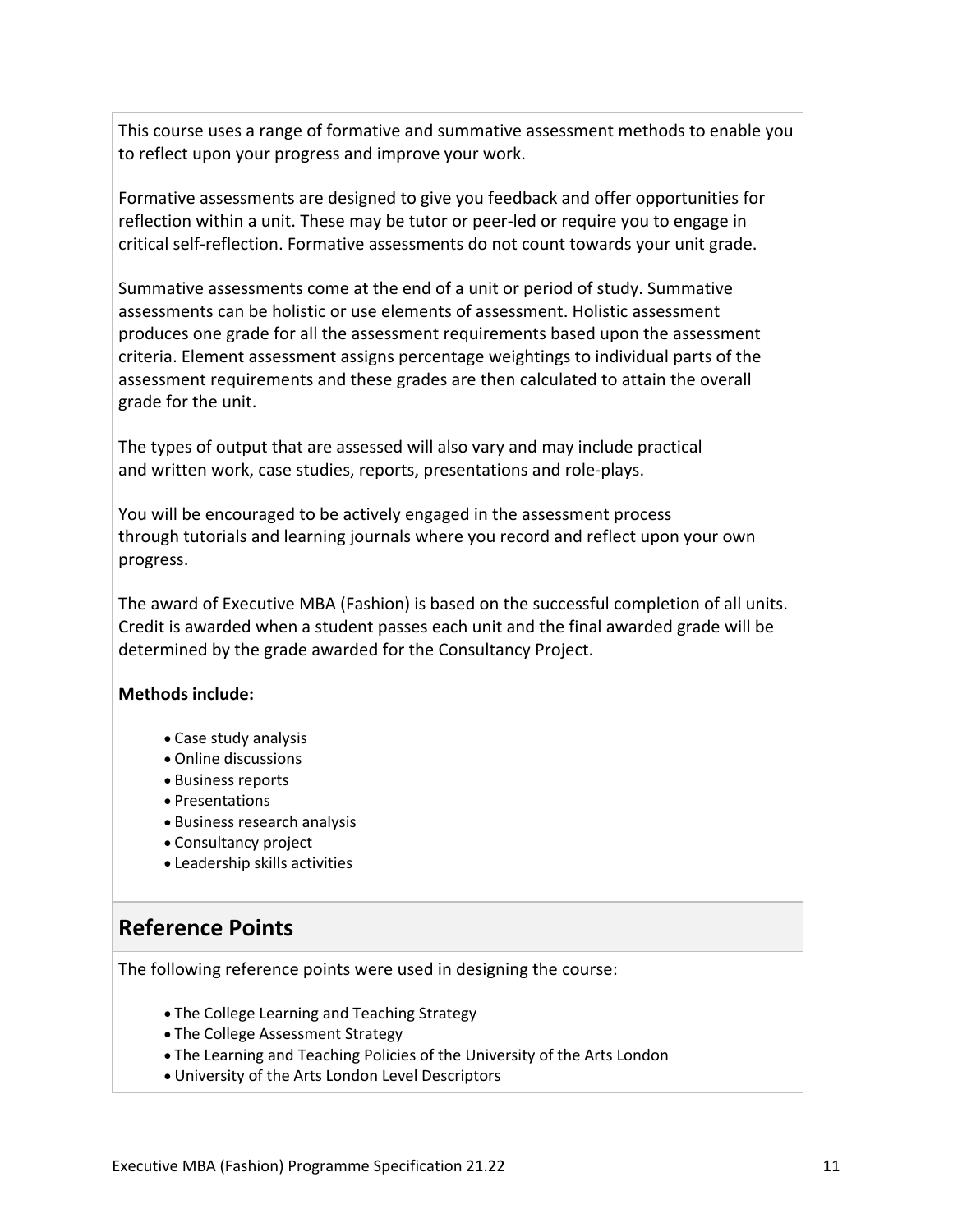National Framework for Higher Education Qualifications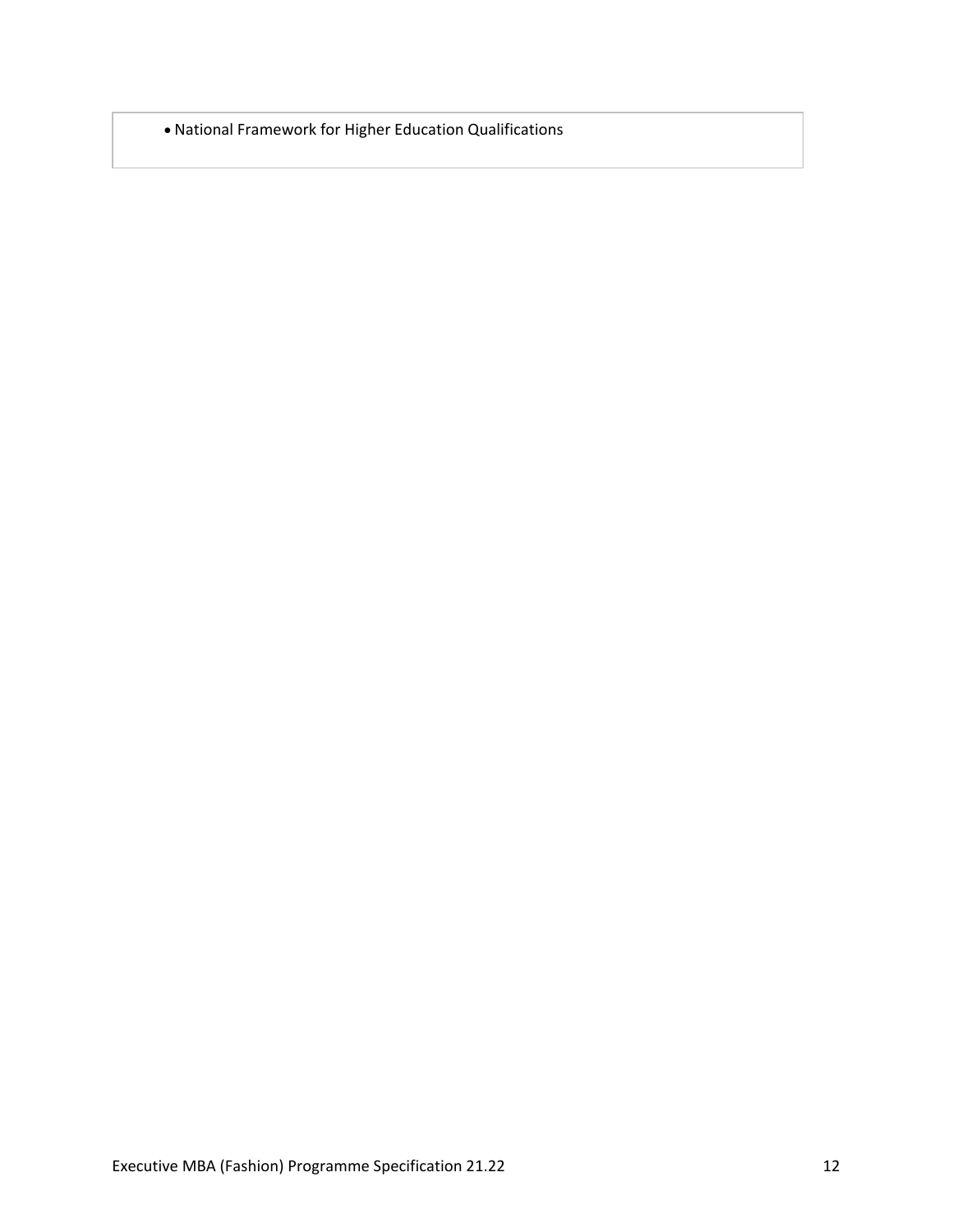#### **Course Diagram**

**Executive MBA (Fashion)** – PLEASE NOTE DUE TO VACATION DATES, SPECIFIC DELIVERY WEEKS MAY CHANGE.

| LEVEL 7                                               |  |                                                                         |  |                                                                            |  |                                                      |  |  |
|-------------------------------------------------------|--|-------------------------------------------------------------------------|--|----------------------------------------------------------------------------|--|------------------------------------------------------|--|--|
| September-January                                     |  | January-April                                                           |  | April-July                                                                 |  | September-March                                      |  |  |
| <b>Face to Face</b>                                   |  | <b>Face to Face</b>                                                     |  | <b>Face to Face</b>                                                        |  | <b>Face to Face</b>                                  |  |  |
| <b>Global Strategy</b><br>$(20 \text{ credits})$      |  | <b>Product Portfolio Management</b><br>$(20 \text{ credits})$           |  | <b>Innovative Business</b><br>Management<br>$(20 \text{ credits})$         |  | <b>Consultancy Project</b><br>$(60 \text{ credits})$ |  |  |
| <b>Strategic Financial Management</b><br>(20 credits) |  | <b>Strategic Branding &amp; Marketing</b><br>Management<br>(20 credits) |  | <b>Global Supply Chain &amp;</b><br>Distribution<br>$(20 \text{ credits})$ |  |                                                      |  |  |